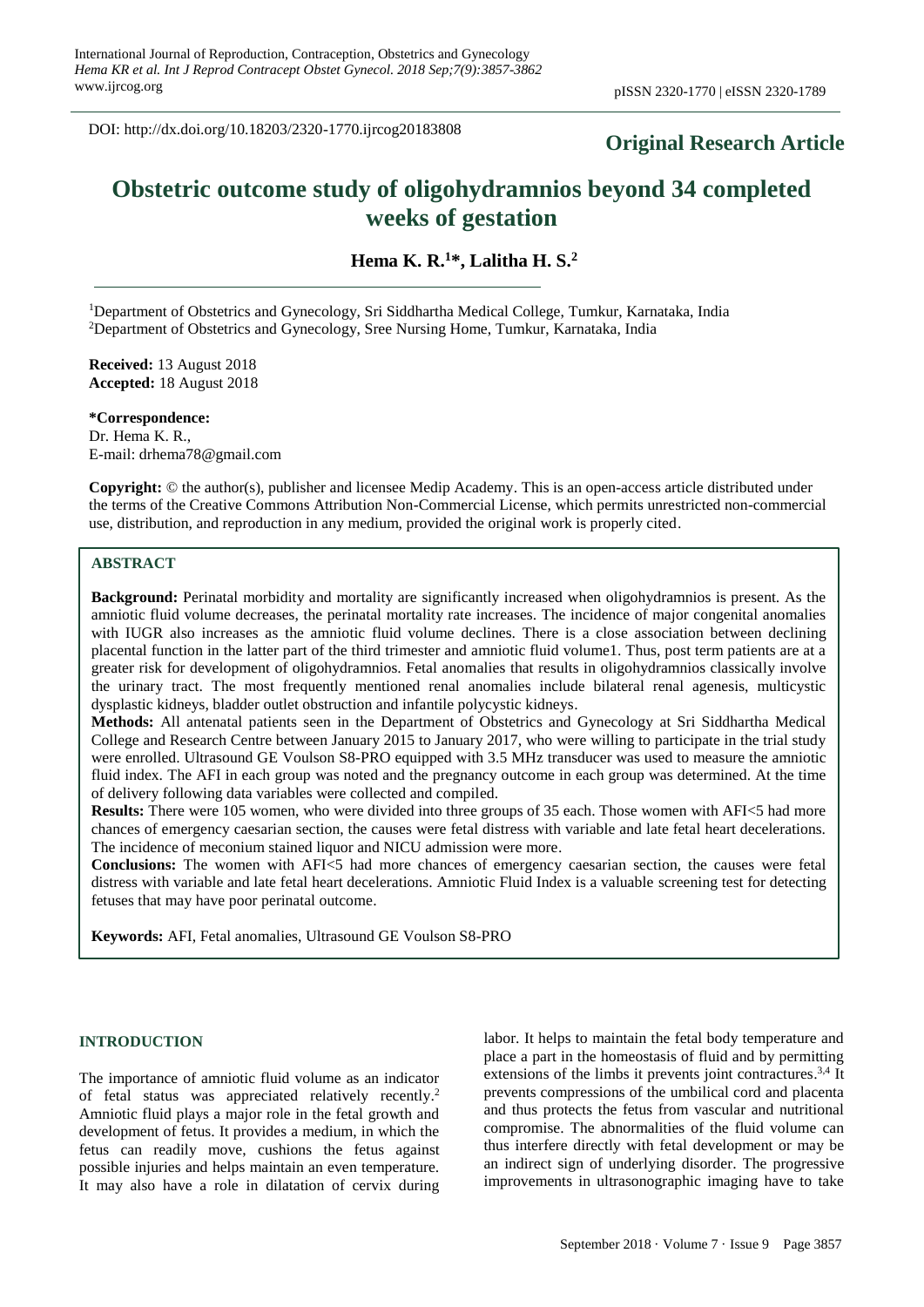the technology of fetal and amniotic fluid assessment from the stage of subjective impression to present state in which relatively sophisticated judgments of fetal condition can be based on reproducible measurements. In present practice, semi quantitative amniotic fluid volumes assessment during routine ultrasound examination and antipartum testing has become the standard of care.

Oligohydramnios is referred less than the 5th percentile for gestational age. Incidence**:** Oligohydramnios affects approximately 3.9% of all pregnancies. According to Phelan<sup>5</sup>, the likelihood of a low AFI ( $\leq$  5 cm) between 36 - 40 weeks gestation was 2.4%. Mark and Divon<sup>6</sup> found oligohydramnios in 12% of 511 pregnancies at 41 weeks or later.

## *Causes of oligohydramnios*

#### *Fetal*

- Chromosomal abnormalities.
- Congenital anomalies.
- Growth restrictions.
- Intrauterine fetal demise.
- Post term pregnancies.
- Ruptured membranes.

#### *Maternal*

- Utero placental insufficiency.
- Hypertension.
- Pre-eclampsia.
- Diabetes.

#### *Placenta*

- Abruption.
- Twin-Twin transfusion.

#### *Drugs*

- Prostaglandin synthetase inhibitors.
- Angiotensin converting enzyme inhibitors.

## *Idiopathic*

• 10%.

#### *Iatrogenic*

Following amniocentesis or CVS  $\left($  < 1% incidence).

## *Congenital anomalies associated with oligohydramnios*

#### *Genito urinary*

- Renal agenesis.
- Ureteral obstruction.
- Bladder exstrophy.
- Prune belly syndrome.
- B/L multi-cystic dysplastic kidney.
- Meckel- Gruber syndrome.
- Ureteropelvic junction obstruction.

#### *Non-renal*

#### *Cardiac*

- Congenital heart block.
- Fallot's tetralogy.
- Septal defects.

## *Hypothyroidism*

- Skeletal.
- Syringomyelia.
- Sacral agenesis.
- Absent radius.
- Facial clefting.

#### *CNS*

- Holoprosencephaly.
- Meningocele.
- **Encephalocele**
- Microcephaly.

## *Cloacal dysgenesis*

*Cystic hygroma*

*Diaphragmatic hernia*

*TRAP (Twin reverse arterial perfusion)*

Sequence and twin - twin transfusion.

#### *Vacterel*

• Vertebral, anal, cardiac, trachea-oesophageal, renal, limb association.

Acute maternal hypovolemia is an unusual cause of oligohydramnios. <sup>7</sup> Prostaglandin synthetase inhibitors are effective in the treatment of preterm labour and they have been shown to reduce human fetal and neonatal urinary output. Hence, prostaglandin synthetase inhibitors have also been used in the treatment of symptomatic polyhydramnios. <sup>8</sup> The primary fetal side effects of maternal indomethacin or other prostaglandin inhibitor therapy include closure of the ductus arteriosus and oligohydramnios. Therefore, serial ultrasound examination to assess amniotic fluid volume and the fetal ductus are warranted whenever late second or third trimester pregnant women are placed on a prostaglandin synthetase inhibitor.

Oligohydramnios is a frequent finding in a hypertensive woman with intrauterine growth retardation. <sup>9</sup> Acute decreases in amniotic fluid volume may signal worsening of maternal hypertension and declining of placental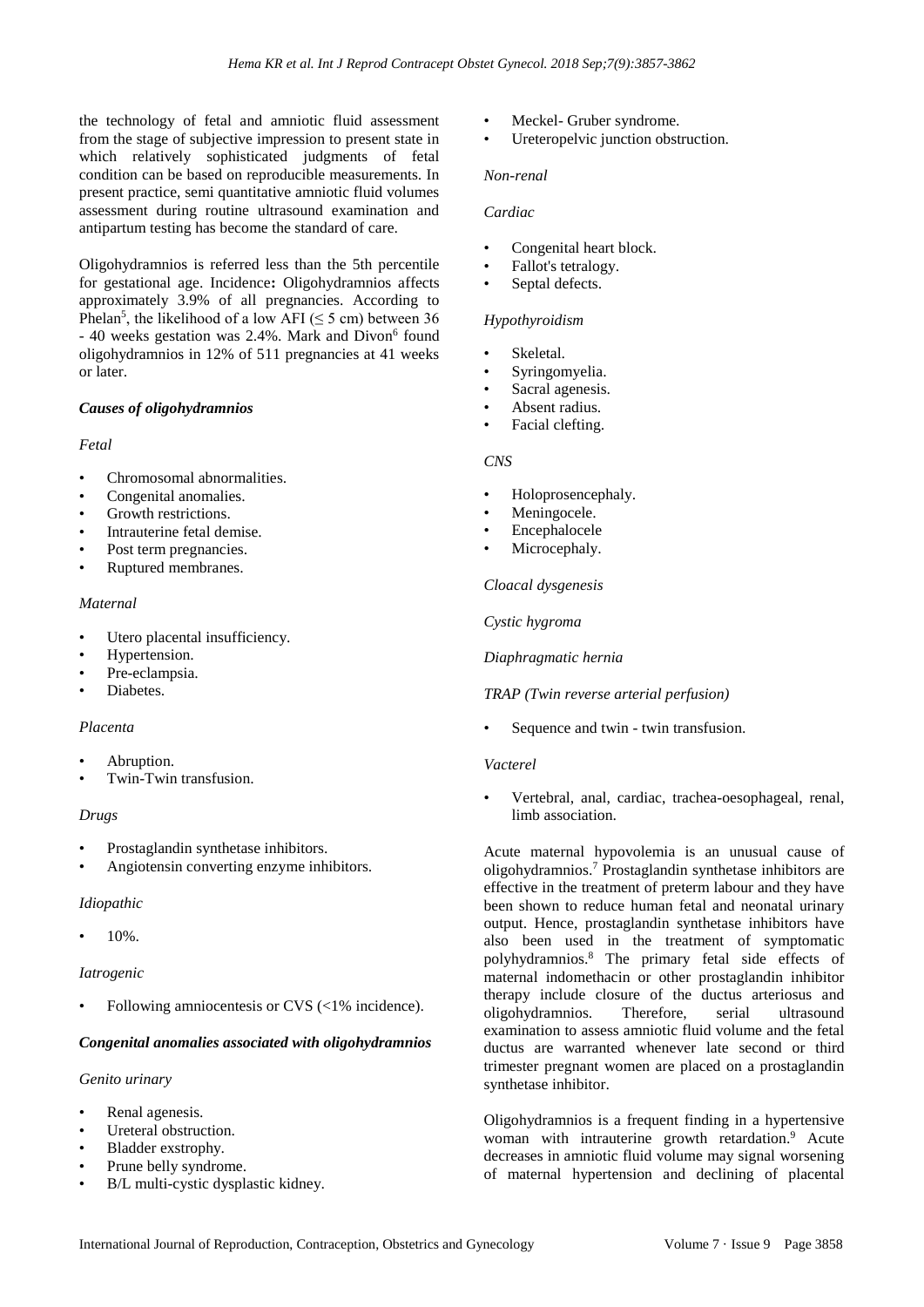function. Causes of second trimester olighydramnios are the same as for the third and include fetal urinary tract anomalies, rupture of membranes and placental insufficiency. 10

Perinatal morbitity and mortality are significantly increased when oligohydramnios is present. As the amniotic fluid volume decreases, the perinatal mortality rate increases. The incidence of major congenital anomalies with IUGR also increases as the amniotic fluid volume declines. Largew et al reported that after 41 weeks of gestation, the chance of developing oligohydramnios within the next four days was 13.5% and 2.6% with amniotic fluid indices of 5.1-8.0 cm and 8.1-15.0 cm respectively.<sup>11</sup> In a comparable growth of term pregnancies the prevalence of oligohydramnios four days after an amniotic fluid index of 5.1-8.0 cm was only 5.4%.

The end points used to judge perinatal outcome includes the following.

- Perinatal death.
- Fetal distress.
- Five-minute APGAR score <7 was considered abnormal.
- The frequency of admission to a neonatal intensive care unit.
- IUGR.

The aims and objectives of the study are to determine the outcome of pregnancies with ultrasonographically detected normal liquor, low normal liquor and oligohydramnios and to determine the perinatal outcome in pregnancies with normal liquor, low normal liquor and oligohydramnios groups. Oligohydramnios has been identified with intrauterine growth retardation for quite some time. The basis for this association has been derived from the animal model. Experimental hypoxia results in a reflex redistribution of cardiac output i.e. renal and pulmonary blood flow decreases. Hence, urinary output and the production of amniotic fluid declines. Deutinger et al have shown that the hourly fetal urine production rate normally increases from 5.9 ml in the 28th week of gestation to  $26.8$  ml in the  $40<sup>th</sup>$  weeks.<sup>12</sup>

## **METHODS**

All antenatal patients seen in the department of obstetrics and gynecology at Sri Siddhartha Medical College and Research Centre between January 2015 to January 2017, who were willing to participate in the trial study were taken for the study.

## *Sample size*

- Group 1: Oligohydramnios-35.
- Group 2: Low normal-35.
- Group 3: Normal-35.
- Total-105.

#### *Inclusion criteria*

- All antenatal women of  $>34$  weeks were willing to participate in the trial were included in the study.
- Antenatal women >34weeks with normal amniotic fluid levels were taken as control for the study.
- Informed consent was taken for participating in the trial.

## *Exclusion criteria*

- Pregnant women with gestation age  $\leq$  34 weeks.
- Polyhydramnios.
- Multiple Pregnancy.
- Placenta Previa.
- Fetal congenital anomalies.
- Patients with ruptured membranes

Ultrasound GE Voluson S8-PRO equipped with 3.5 MHz transducer was used to measure the amniotic fluid index. Amniotic index was measured by placing the patient in the supine position. The uterus was divided into four quadrants using the maternal sagittal midline vertically and an arbitrary transverse line approximately midway between the pubic symphysis and the upper edge of the uterine fundus the transducer was kept parallel to maternal sagittal plane and perpendicular to the maternal coronal plane. The deepest, unobstructed clear pocket of amniotic fluid was visualized and image was frozen. The ultrasound caliper was manipulated to measure the pocket in a strictly vertical direction. The process was repeated in each of the four quadrants of the uterus and all the four pockets of measurements were summed together to determine the amniotic fluid index. If the AFI was less than 8 cm, the four quadrants evaluation was performed 3 times and the average of values were taken. The AFI in each group was noted and the pregnancy outcome in each group was determined.

**Table 1: Diagnostic criteria of the amniotic fluid index.**

| <b>Amniotic Fluid Volume</b> | <b>AFI</b> Values |
|------------------------------|-------------------|
| Oligohydramnios              | $\leq$ cm         |
| Low Normal                   | $5.1 - 8.0$ cm    |
| Normal                       | $8.1 - 20$ cm     |
| Polyhydramnios               | >20cm             |

At the time of delivery following data variables were collected and compiled:

- Presence of moderate or thick meconium
- Abnormal intrapartum fetal heart rate decelerations
- Cesarean delivery for fetal distress
- Neonatal mortality and morbidity.

## **RESULTS**

The perinatal outcome of 3 groups 35 patients each with AFI less than 5 cm, 5.1-8 cm and more than 8 cm is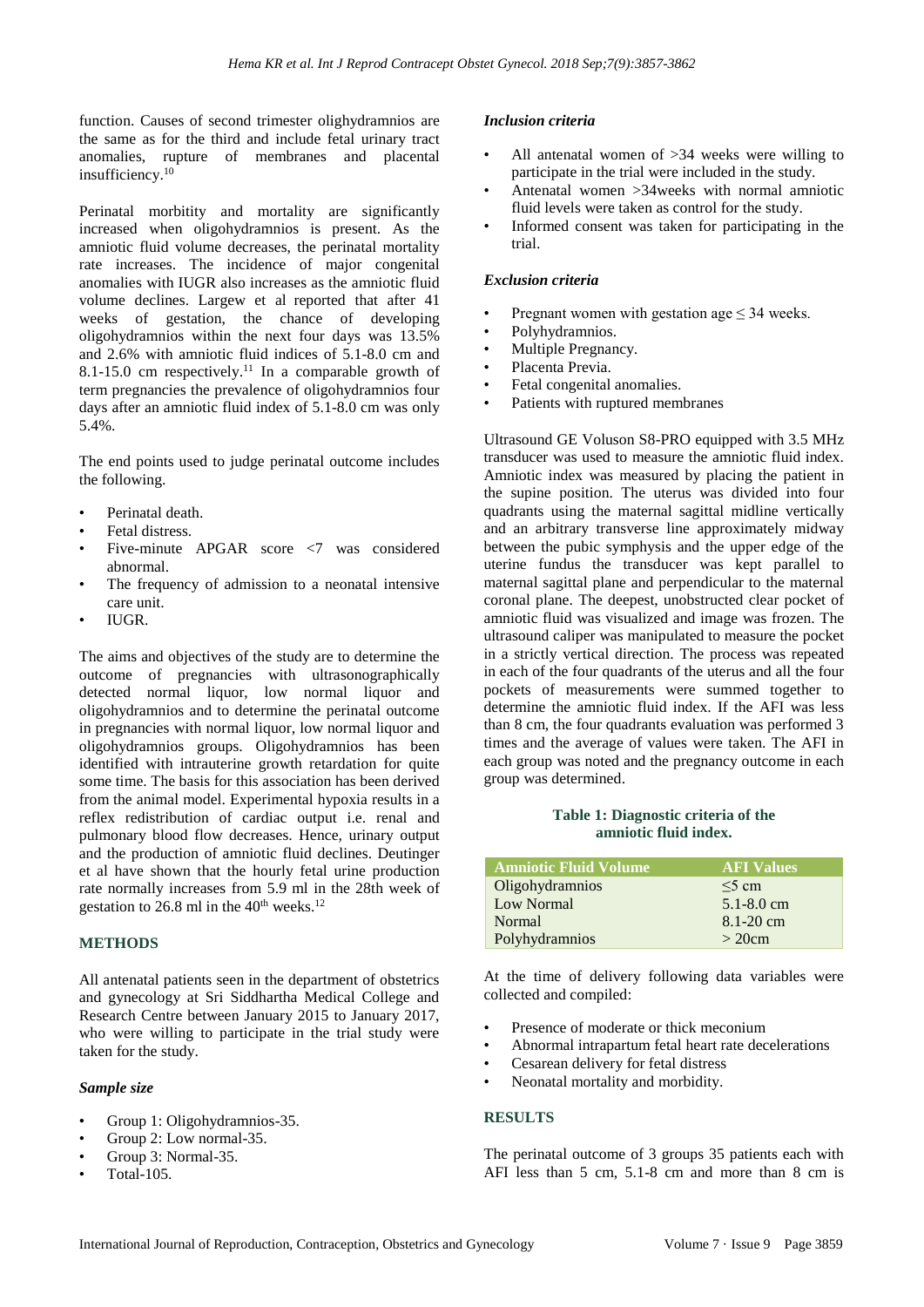presented here. The patients in the study group have fulfilled the entry criteria by having amniotic fluid volume measured and were delivered in present hospital allowing outcome variable to be obtained.

Study design: A prospective clinical study; mean age distribution in AFI  $\langle 5.0 \rangle$  is 23.83±2.95. In AFI 5-8 is 24.51 $\pm$ 4.5 and AFI > 8 is 21.71 $\pm$ 3.05.

In this study, women in the age group between 18-20 years have better liquor volume compared to age groups of  $>$  25 years.

Parity distribution is statistically similar in three grades of AFI. There is no significant difference between the study group and the control group.

#### **Table 2: Gestational age in week's distribution among different AFI groups.**

|                    | AFI       |               |                  |               |           |               |              |               |
|--------------------|-----------|---------------|------------------|---------------|-----------|---------------|--------------|---------------|
| <b>GA</b> in weeks | AFI < 5.0 |               | <b>AFI</b> (5-8) |               | AFI > 8.0 |               | <b>Total</b> |               |
|                    | No.       | $\frac{6}{6}$ | No.              | $\frac{6}{6}$ | No.       | $\frac{0}{0}$ | No.          | $\frac{0}{0}$ |
| < 37               | 4         | 11.4          |                  | 22.9          |           | 2.9           | 13           | 12.3          |
| 37 and above       |           | 88.6          |                  | 77.1          | 34        | 97.1          | 92           | 87.6          |
| Total              | 35        | 100.0         | 35               | 100.0         | 35        | 100.0         | 105          | 100.0         |

Inference: Higher gestational age in weeks is statistically associated with low AFI <  $5.0$  with P=0.02736\*.

Table 2 shows gestational age in weeks distribution among different AFI groups. Group-I <37 weeks are 11.4%. Group-II <37 weeks are 22.9%. Group-III <37 weeks are 2.9% only. There is increased incidence of term gestation in Group-III. Higher gestational age in weeks is statistically associated with low AFI <5.0 with P=0.02736. Malpresentations, commonest of which were breech and oblique presentation, were not associated with variation in amniotic fluid especially.

Table 3 shows the distribution of birth weight in Group-I, group-II and group-III. Emergency caesarian section rate in each group was AFI- group-I: 34.3%, group II -31.4%, group III-22.9%. Emergency LSCS is positively and significantly associated with the low AFI  $\langle$ <5.0) with p value=0.03001. Fetal distress was 5 (14.3%) in group I, 2

(5.7%) in group II and 1 (2.9%) in group III. Overall fetal distress was present in 8 (7.6%) cases.

#### **Table 3: Mean pattern of birth weight in three groups.**

|            |                    | Birth weight (kg) |  |  |  |  |  |
|------------|--------------------|-------------------|--|--|--|--|--|
| <b>AFI</b> | Range              | $Mean \pm SD$     |  |  |  |  |  |
| $\leq 5$   | 1.65-3.60          | $2.56 \pm 0.46$   |  |  |  |  |  |
| $5 - 8$    | 1.50-3.50          | $2.62 \pm 0.50$   |  |  |  |  |  |
| > 8        | 1.70-3.70          | $2.77 \pm 0.46$   |  |  |  |  |  |
| Total      | 1.50-3.70          | $2.65 \pm 0.48$   |  |  |  |  |  |
| P value    | $F=1.751; P=0.179$ |                   |  |  |  |  |  |

Distribution of IUGR in all 3 groups: Group I-20% group II-17%, and group III no case of IUGR. Presence of IUGR is positively, significantly associated with low AFI  $(<5.0)$  with p value=0.0080.

Table 4 shows NICU admissions, Apgar <7 at 5 min, induced labour in each group.

|                      | <b>AFI</b>         |               |                      |               |                  |               |                |               |                |
|----------------------|--------------------|---------------|----------------------|---------------|------------------|---------------|----------------|---------------|----------------|
| <b>Factors</b>       | $AFI < 5.0$ (n=35) |               | AFI $(5-8)$ $(n=35)$ |               | $AFI > 8 (n=35)$ |               | Total $(n=10)$ |               | <b>P</b> value |
|                      | No.                | $\frac{0}{0}$ | No.                  | $\frac{0}{0}$ | No.              | $\frac{6}{9}$ | No.            | $\frac{6}{9}$ |                |
| <b>NICU</b>          |                    | 14.3          |                      | 8.6           |                  | $\theta$      |                | 7.6           | 0.0779         |
| Apgar $<$ 7 at 5 min |                    | 8.6           |                      | 2.9           |                  |               |                | 3.8           | 0.1270         |
| Induced labour       |                    | 5.7           |                      | 2.9           |                  | $\Omega$      |                | 2.9           | 0.602          |

## **Table 4: Other factors according to AFI groups.**

## **DISCUSSION**

Amniotic Fluid volume (AFV) is now recognized as an important marker of fetal wellbeing. In the present study

AFV was assessed by ultrasonography using Amniotic Fluid Index method (AFI). Authors studied 105 women comprising of 3 groups 35 women each with ultrasonologically detected normal liquor, low normal and oligohydramnios to determine the neonatal outcome.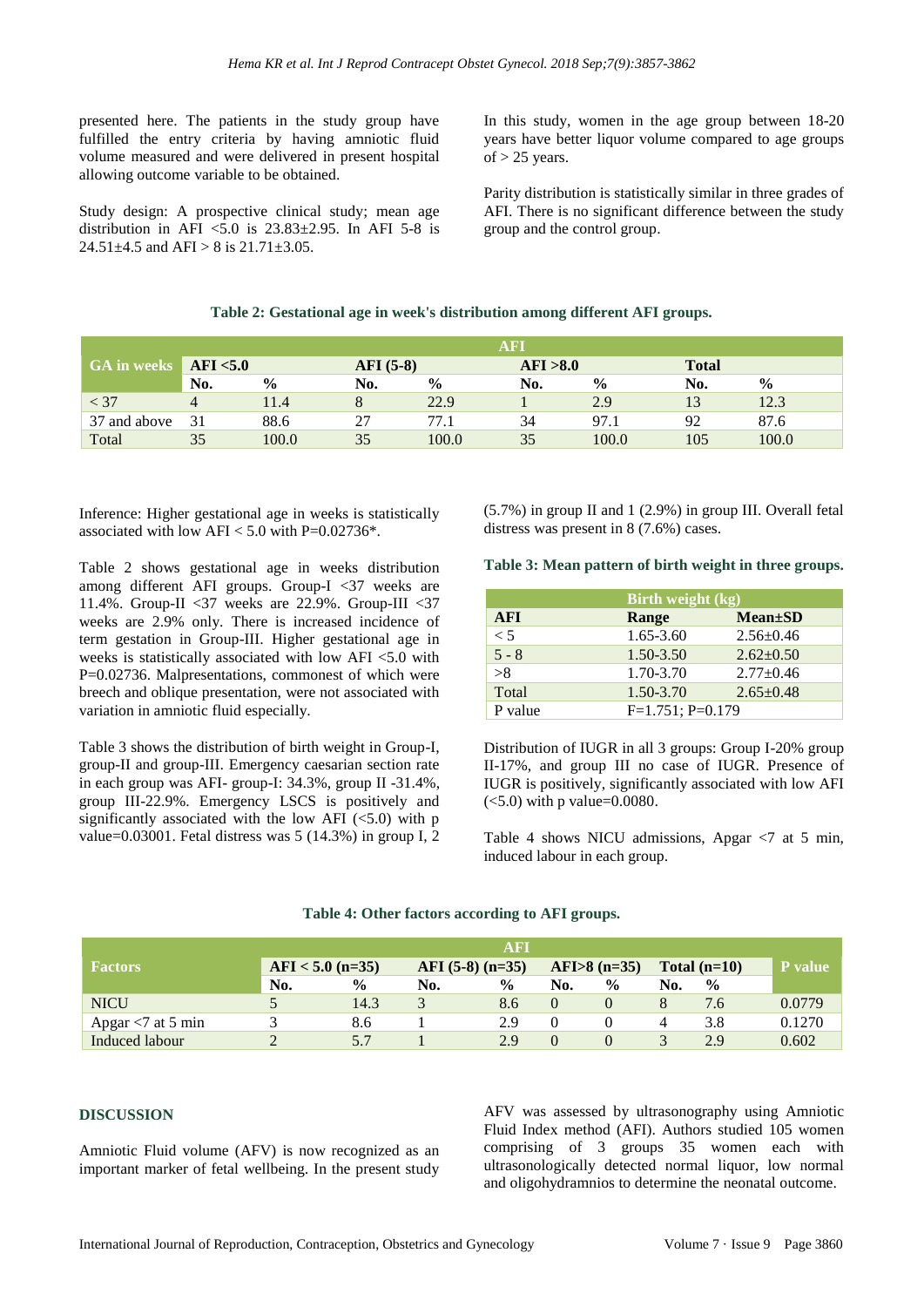The amniotic fluid during labour in each group where as follows. Group I AFI  $\leq$ 5, Group II 5.1-8, and Group III where AFI more than 8. The mode of delivery in each Group was noted; some of the patients had spontaneous delivery. Some of them were induced when the AFI  $<$ 5, and their biophysical profile was between 4/8-6/8. Some of them in the induced group had fetal heart rate decelerations, the late and variable where taken up for emergency caesarian section. Other causes of caesarian section were severe IUGR.

Incidence of fetal distress in patients with normal liquor, low normal liquor and oligohydramnios was studied. Baron et al reported 34% chances of fetal distresses in oligohydramnios group, 28% chance in the low normal liquor group and 22% chances in the normal liquor group.<sup>15</sup> Chauhan et al reported relative risk of fetal distress in patient's antepartum or intra partum Amniotic fluid Index  $> 5.0$  or  $< 5.0$  cm is 2.2.<sup>13</sup>

Redzko et al reported increased risk of fetal acidosis in prospective observation of 84 singleton pregnancy with AFI  $<$  5 cm (PH  $<$  7.16) (P=0.009) and abnormal of FHR (P=0.004) when compared to control group. In the present study incidence of fetal distress 31.4%, 5.7%, 2.9%, in oligohydramnios group, low normal and normal groups respectively.<sup>14</sup>

Incidence of low APGAR at 5 minutes  $\left(\frac{z}{10}\right)$  was studied in the study conducted by Baron et al, there was no difference in the incidence of low Apgar scores at 5 minutes  $\langle \langle 7 \rangle$  between three groups i.e. 0.06% in the oligohydramnios group, 0.04% in the low normal group and  $0.03\%$  in the normal group.<sup>15</sup>

Chauhan et al reported Apgar score <7 at 5 min to have pooled relative risk 5.2 in patients with AFI >5 compared to patients with AFI <5.  $^{13}$  In the present study, Apgar <7 at 5min 8.6%, 2.9%, 0% in Oligohydramnios, low normal group respectively. Incidence of IUGR in normal, low normal and oligohydramnios patients were studied. In the study by Baron et al, the incidence of IUGR was 9/336 (2.7%), 6/261 (2.3%) and 8/170 (4.7%) in normal liquor, low normal liquor and oligohydramnios group respectively.<sup>15</sup>

Lo Catelli et al has reported incidence of IUGR in 13.2% and 5.5% in oligohydramnios and normal group respectively.<sup>16</sup> In the present study 20% of IUGR in oligohydramnios group 17.1% of IUGR in low normal group was found. Presence of IUGR is positively significantly associated with low AFI (<5) with p=0.0080. In summary, the above data suggest that the incidence of IUGR was significantly increased in patient with oligohydramnios and was higher in the low normal liquor compared to the normal liquor group.

Incidence of NICU admissions were studied by Baron et al, they observed no difference in NICU admissions between these three different groups.<sup>15</sup> He observed NICU admission incidence of 33/336 (9.8%), 18/261  $(6.9\%)$  and  $14/170$   $(8.2\%)$  respectively for normal liquor, low normal liquor and oligohydramnios group.

Casey BM et al reported as 7% and 2% in oligohydramnios and normal group respectively (P< 0.001).<sup>17</sup> In the present study NICU admission of 14.3%, 8.6%, 0% in the oligohydramnios, low normal, normal group respectively. NICU admission is positively significantly associated with low AFI  $\langle$  <5) with P=0.077.

Hence present study concludes that oligohydramnios is associated with increased incidence of fetal distress low Apgar at 5 minutes and NICU admission and thus is an indicator of poor perinatal outcome.

## **CONCLUSION**

This prosective controlled study has shown that those with AFI <5 had more chances of emergency section. The causes of emergency section were fetal distress with variable and late fetal heart decelerations. This study also shows increased incidence of fetal distress, IUGR, low APGR at 5 minutes (<7) and NICU admission in oligohydramnios group compared to low normal and normal group.

Amniotic Fluid Index consistently demonstrated the higher sensitivity in predicting poor fetal outcome without decreasing the specificity, positive predictive value, negative predictive value or accuracy rate. The semi quantitative assessment of Amniotic fluid volume by Amniotic Fluid Index can effectively screen for IUGR and delineate population i.e. at risk for perinatal mortality and morbidity. The potential advantages of separating patients in to high and. low risk groups includes better allocation of resources in a busy labor suite, a decrease in decision to delivery time for those patients with fetal distress and the potential to improve the outcome among parturient with oligohydramnios.

In conclusion Amniotic Fluid Index is a valuable screening test for detecting fetuses that may have poor perinatal outcome.

*Funding: No funding sources Conflict of interest: None declared Ethical approval: The study was approved by the Institutional Ethics Committee*

## **REFERENCES**

- 1. Crowley P, O'Herlihy CO, Boylan P. The value of ultrasound measurement of amniotic fluid ume in the management of prolonged pregnancies. BJOG: An Int J Obstet Gynaecol. 1984 May;91(5):444-8.
- 2. Chamberlain MB, Manning FA, Morisson 1. Ultrasound evaluation of amniotic fluid index, the relationship of marginal and decreased amniotic fluid